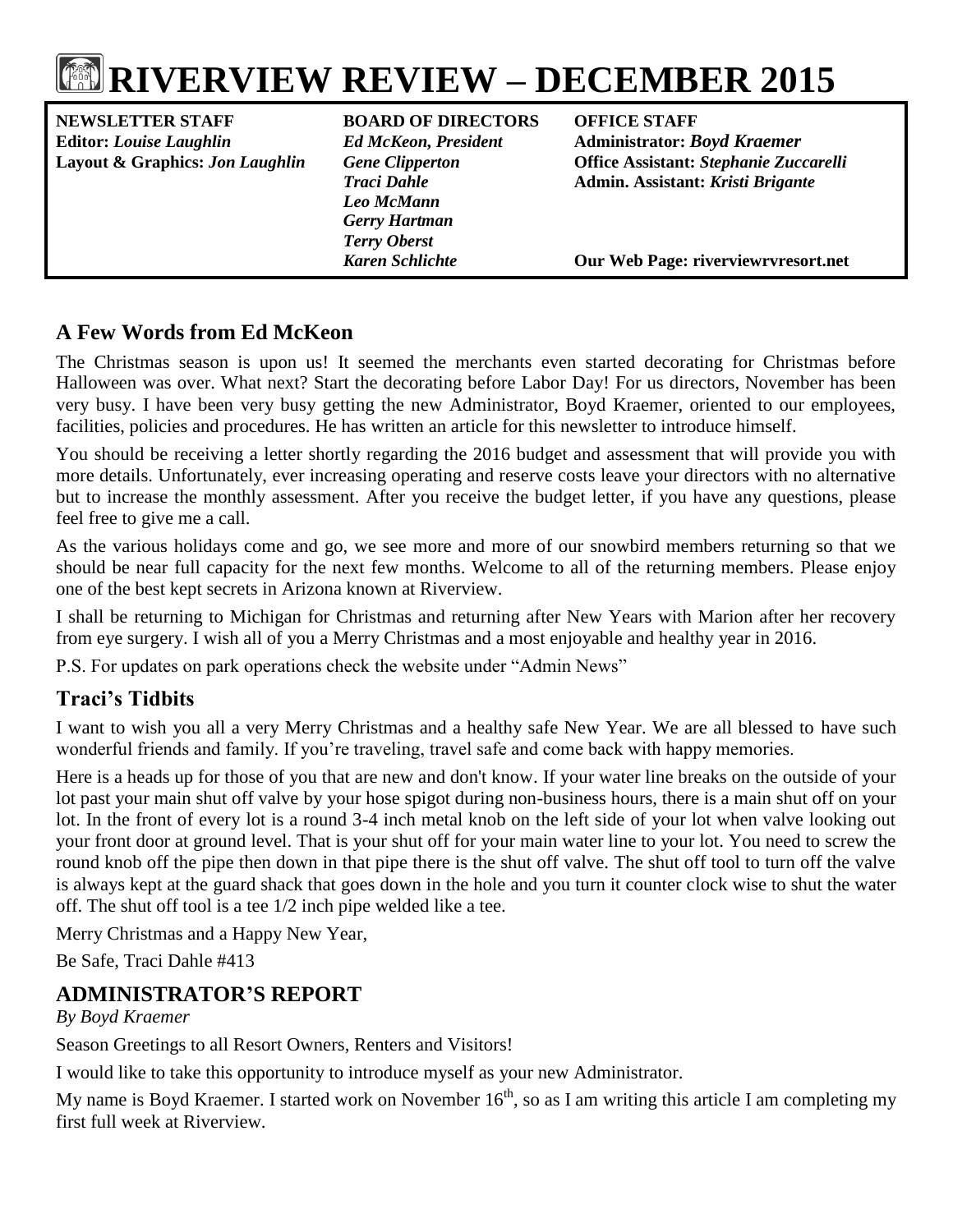As you would expect, anyone starting a new job spends the first several days getting familiar with the job's requirements, employees and facilities, which is what I have been doing. Everyone at the Resort has been very helpful, especially President Ed McKeon, with my orientation.

I earned a Bachelor's and Master's degree in public administration from South Dakota State University and the University of Wisconsin (*Go Badgers*!) I served as chief executive officer for cities in Wisconsin, Arizona, Nebraska, and Colorado, serving over 41 years in public service, retiring in 2013.

My local government career has been very rewarding, allowing me to improve communities with a variety of new infrastructure improvements (roads, water/sewer, parks/recreation, airport, buildings, and land annexation). Economic growth is very important for cities because property and sales taxes comprise much of the revenue supporting the budget. I am proud of my accomplishments in all of the mentioned categories, having a legacy of civic improvements.

My wife, LuAnn, and I visited Laughlin several years ago on a late December Riverside Casino charter flight. The weather was very warm compared to Wisconsin, so we made arrangements to return in mid-January to rent a house until March. We returned to Wisconsin deciding this was the area we wanted to live. We sold our home in August about a year and one-half ago and subsequently rented a house in the Desert Springs subdivision next to the AVI Resort. This August we finally purchased a home in the Ft. Mohave area.

LuAnn and I visited Riverview a number of times, playing the golf course and investing some time looking at properties, remarking at the wide variety of recreational facilities and excellent condition of the Resort. When I saw the advertisement for the administrator position, I felt I could be of some value to the Resort as I was looking for another opportunity to serve a local community. I have been working since I was 16 years old and having the "old-fashioned" work ethic is difficult to lose. I'm sure many of you know of what I speak. The Board called me for an interview and here I am.

2016 will be an exciting year for all of us, especially solving the challenges making Riverwiew the best it can be. Please take the time to introduce yourself and tell me how we can succeed together.

In closing, most of us remember President John F. Kennedy said "*Ask Not Your Country Can Do For You, but rather, Ask What You Do for Your Country*". I submit to you for us to change the word "*Country"* to *"Riverview Resort".*

Have a Wonderful Christmas and a very Happy New Year,

Boyd A. Kraemer

P.S. You can find operational updates on the web site under "Admin News' *riverviewrvresort.net*

#### **STEPHANIE'S REPORT**

Get Well Wishes To: Dee Reinbolt (Knee Surgery).....................Lot 459

Thanks again to the residents for their donations #574 Runkle, Jim & Pat, #479 Oberst, Terry & Sherry #460 Reinbolt, Gary & Dee, #604 Brown, Dave & Donna #633 Luer Garth & Kathy all donated to the candy & popcorn fund for the counter.

Charley Lackey would like to thank everyone for the cards and kind words at this time. He greatly appreciated it.

There will be a celebration of life held for JC Collis Jr in the Grand Room on Sunday, Dec 6<sup>th</sup> at 1 PM.

#### **FYI**

Current magazines are welcome in the library, please take older issue's to recycling. Please no books published before 2000. no falling apart or torn books please take to the Goodwill.

Please return all DVD's & Video Tapes, Please be kind and return.

Please remember the speed limit is 15 mph.

Please remember to pick up after your pets.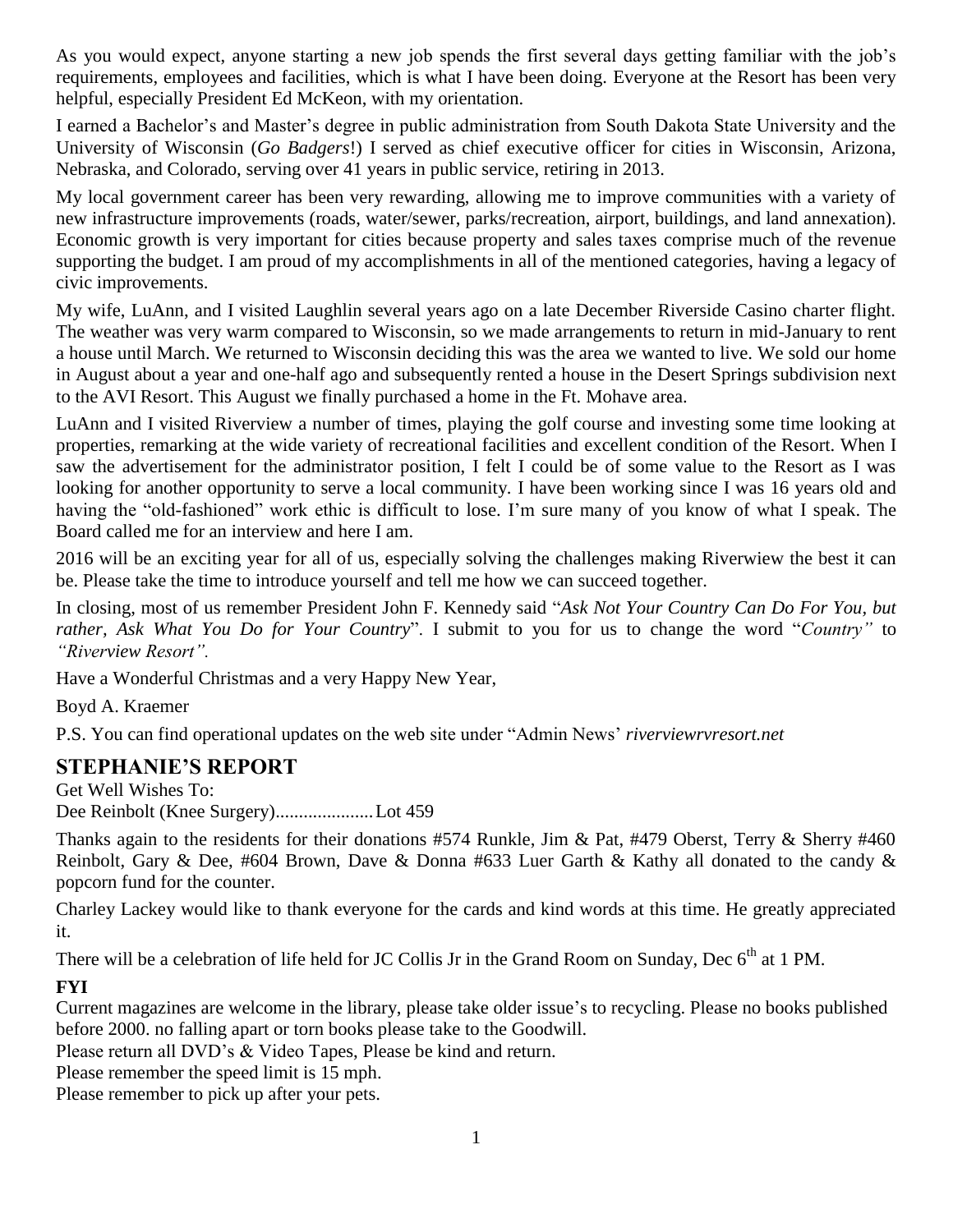Also we have reduce the price of faxes to 10 cents a page.

Please remember to use right amount of soap in the new washing machine.

#### **The Needlers**

The Needlers meet Tuesday's at 10-12 in the Craft Room. Please bring your projects and join us. If you want to learn to knit or crochet, I'll teach you how. I look forward to seeing everyone.

Teresa Simmons #470 Cell-480-370-5449

#### **Riverview RV Quilters**

9AM-11:30

Friday Morning in the Craft Room.

The quilters meet every Friday morning in the craft room. Bring your projects and join us. Sometimes we have special projects we work on together and sometimes we have a class on something.

Come and join us and share what you are working on. Great quilters to visit with and share their knowledge.

Last year we made a new quilt for the multi purpose room and hope to make another one this year to replace the other one that is looking a little tired.

Nancy C. Latham Lot#193

### **Pro Shop Ping-Pong**

Ping pong everyday except Mon,Wed, & Fri from 8:00-9:00 AM (when pro shop is open) Pro shop will open the room, Sign-up sheets to reserve table are under the table. Paddles & balls also are under the table. Table must be folded up in the corner after every session.

#### **Safety Committee**

Knox Box holder-hide a key loaned from fire department-Call 928-754-2001

Residence name badges- Go to Blue Ribbons Awards & Graphix just past surgery center on Hancock. Our logo & Riverview Rv Resort and name. Cost under \$10.00. Put your lot# and ICE# with a marking pen on back, Blue Ribbons #928-234-6735

Walk at night with flashlight & ID

On Frig, Car Person-name/ICE#/Med information

To reach Emergency: 911 landline, 928-763-1999 for cell phones/speed dial

Carol Johnson 206-719-4580 #94

## **MAINTENANCE/LANDSCAPE**

#### *By Dean Willson*

We thank our BOD, Park Administration and Park Maintenance for completing a number of improvements this summer including our second pet exercise area just west of the pickle ball court, placing the small boulders on the sides of the maintenance roadway leading into the barranca off Kobe Drive, moving the two large concrete roadway guard blocks into the ground at the base in front of each culvert under Kobe Drive and washing these culverts clean of sand.

**Common Area Landscape Improvement before year end.** We also thank the BOD for approving use of the remaining 2015 budget for Maintenance/Landscape for these two improvements:

Thanks to the request from our Administrator, Boyd Kraemer, Bullhead City has approved that we can place colorful 2-foot by 2-foot boulders on top of the river rock outside the wall on either side of the Kobe gate entrance along Ramar Road to highlight the entrance and protect the wall from erratically driven cars.

Place concrete on the car parking area in front of the Dog Park at the Casablanca gate.to improve access for pets and owners moving to the walkway leading to the Dog Park gate.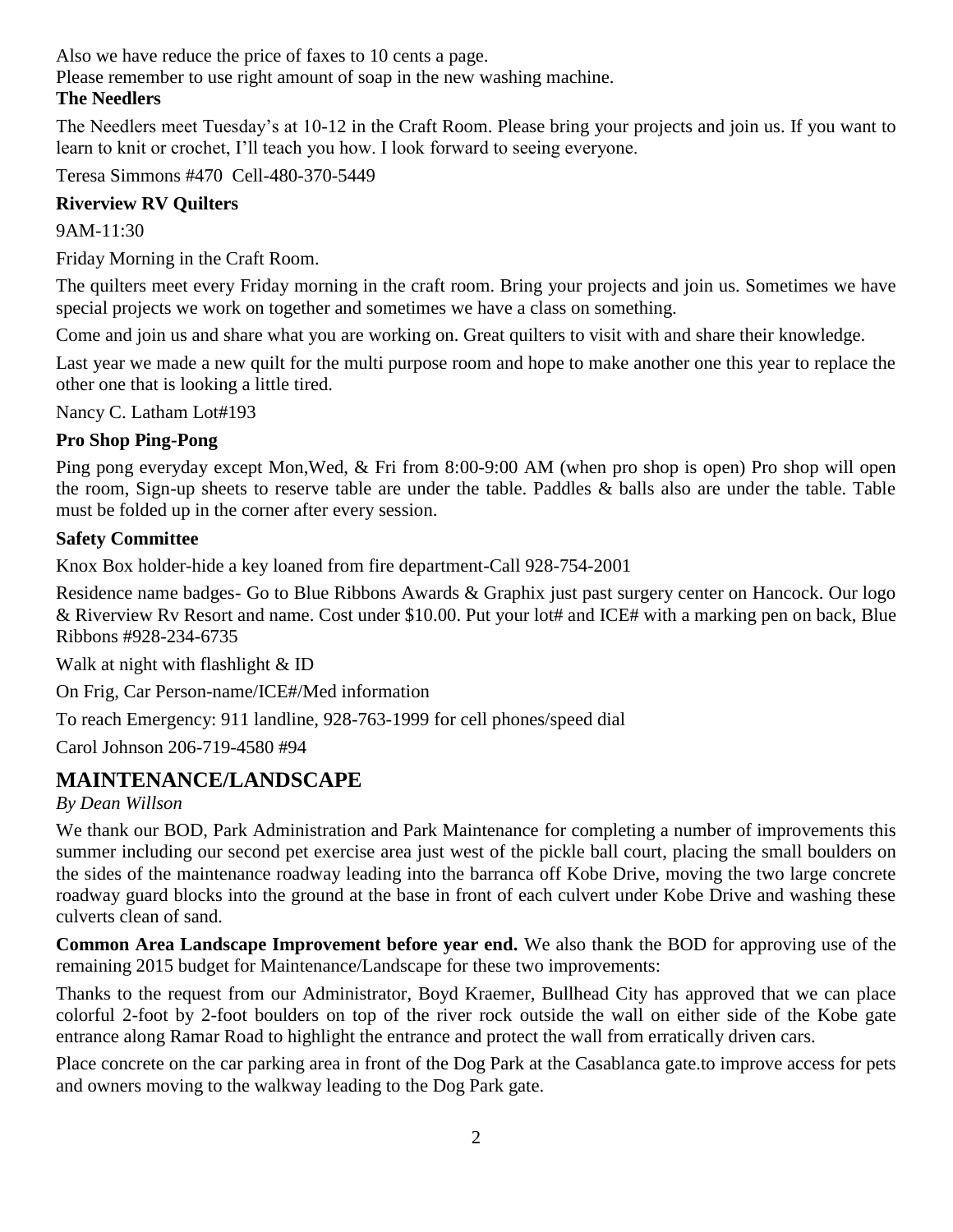**Care of Trees on the Golf Course, Racket Ball Courts and Casablanca Gate Dog Park**. We have removed the supporting sticks and wire-connected support to fence posts from most of these trees because they were no longer needed. We also thank Sally Barrow for the Acadia seedling tree to replace the dead tree near the Casablanca Gate Dog Park. We have requested that the dead trees near the Pickle Ball Court along the barranca be replaced with Yellow Bell shrubs since these shrubs are doing well in this area and will also serve as an erosion barrier.

Call for more members. If you are a renter or owner, and are looking for a committee that has fun making our resort common ground more beautiful and healthy, please send a letter to the BOD requesting to join. We meet on the first Monday of each month, October through April, at 2 pm in the Pro Shop Lounge.

## **FROM THE GOLF COURSE**

#### *By Doreen Hansen*

EVENTS – The cutoff for signing up for Wednesday Men's Day is 2:00pm on Tuesdays. The cutoff for signing up for the Thursday Scramble is 2:00pm on Wednesdays. And PLEASE remember to pay when you sign up.

Leagues are in full swing and going well. PLEASE REMEMBER - you MUST join the Association to be eligible to play in any/all of the leagues. The membership fee is \$30.00 and also allows for the 10 lunches every other week (or thereabouts) following the Thursday scrambles. If you choose NOT to join the Association and would like to join us for lunch, the cost per lunch is \$5.00. If you would like to take a lunch to someone who is not a member, whether it be spouse or significant other, relative, or best friend, the cost for that lunch is \$5.00. You cannot get one for you and one for someone else on your single-paid membership.

Though we realize the residents are owners of the golf course, this is a public course. As the course gets busier, we must stress the need for tee times. Even if you are a single, if we have 5 groups of 4 players with tee times and you walk in and expect to just "get out there," we cannot guarantee our ability to do that. Starting on hole #7 DOES NOT alleviate the issue with the 5 tee times starting on #1. The tee times WILL have priority.

If you choose to start your round on #7 and meet golfers on #1 who have scheduled tee times, you ARE NOT playing your back nine. You are continuing your first 9-hole round. Therefore, you do not get to jump in front of anyone with tee times. You will need to wait your turn to continue your round. If you start your 18 holes on #1 and reach #1 with golfers ready to tee off, you DO get the "right of way" to complete your 18-hole round.

Please let us know if you are playing 9 or 18. Since this is a 9-hole course, we need to schedule your "back 9" and this takes a tee-time. If you change your mind while on the course, you need to come in and see if there is an opening for you to continue. If we've scheduled tee times in the slot that would have been your back 9, we will let the people with tee times go ahead. If you schedule 18 holes and only play 9, we need to know that as well so we can open up the time that is reserved for your back 9.

Though we understand we didn't need to make tee times in the past, our course has been discovered! This is great for the course financially, and we need to continue to welcome outside players with grace and hospitality. Even though our residents "own" the course, it is a public golf course and everyone needs to feel welcome here.

As this is a golf course and not a park, DO NOT take walks or allow your dogs on the course at any time. Also, walking between owners' residences as a "short cut" to, or through, the golf course is also discouraged as it is considered trespassing.

### **PRO SHOP COMMITTEE**

#### *By Ken Dahle, Chairman*

Our Pro Shop Barbeque was another great success with 212 attendees bringing in \$950 for cart paths and other golf course improvements. There were 3 - 50/50's totaling \$49 each. The "Putt Off" had 4 winners, 1<sup>st</sup> place Dave Shaw,  $2^{nd}$  Pat Matlock,  $3^{rd}$  Cindy Ozero and  $4^{th}$  Mike Ritz. All monies in the putt off goes back in prize money to the winners. Thanks to all the volunteers who prepare, serve, cook the food and those who set up and take down the table & chairs. What a bunch of GREAT people. Reminder (thanks Linda Hixon) please buy your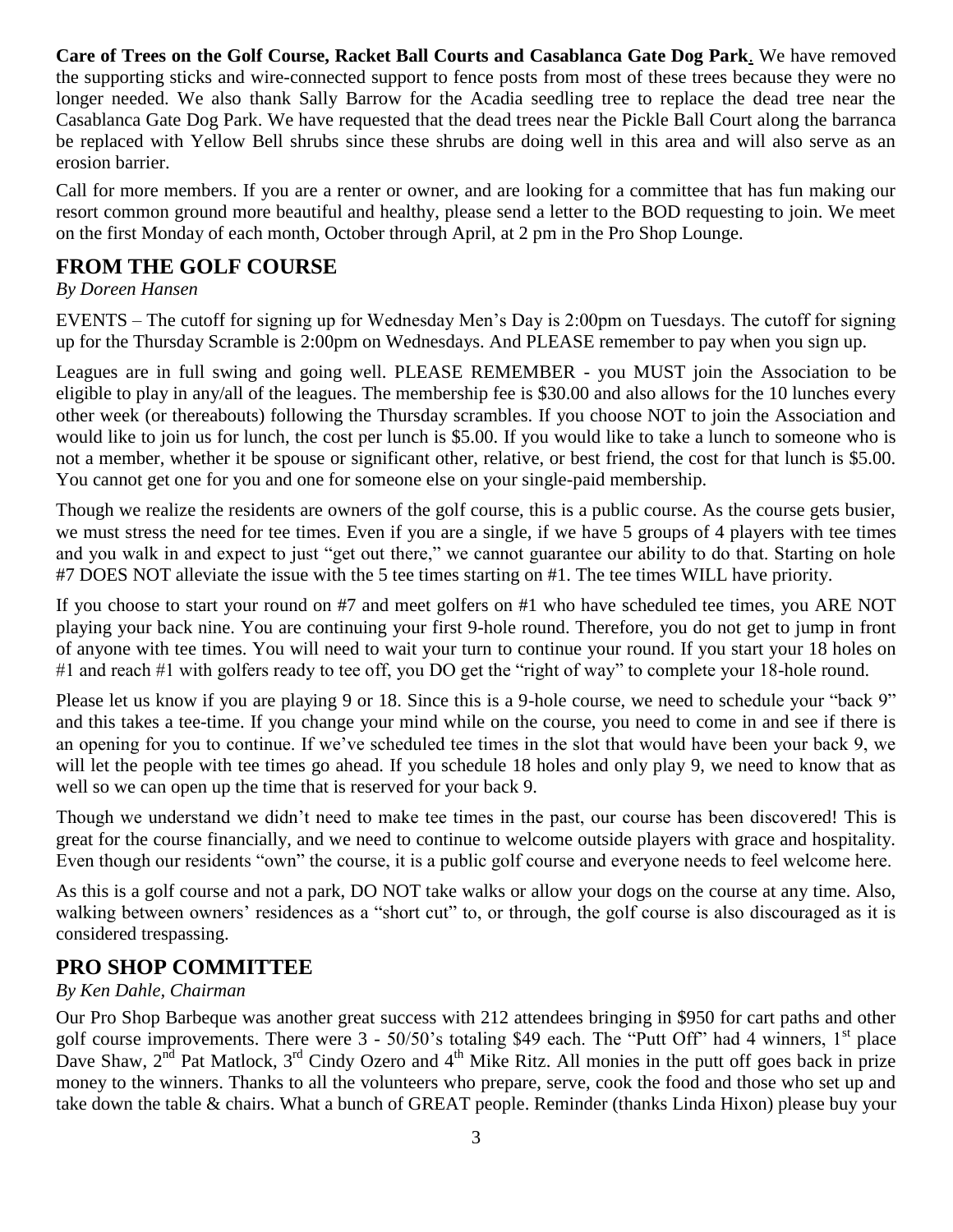tickets before the day of the BBQ, it helps to know how much food to buy, but we will still have them available at the door for those who want to attend. But it costs you a dollar more.

The "Hollywood Nights" fundraiser was another big hit bringing in \$1,800 for our cart paths. Thanks to Clyde & Lez Grosz and their crew for all the hard work.

Thanks to Traci Dahle and her team who donated \$575 from the bake sale and donated to the Pro Shop Committee for improvements to the golf course.

Some of our nice chairs in the Pro Shop Lounge are broken and beyond repair so the Pro Shop Committee asked the Activities Committee and HOA to buy 24 new chairs and they both generously agreed. Thanks Jen and the Activities Committee.

John and Gail Montgomery are donating new professional hitting pads to be replaced in front of the practice net. The committee agreed to buy material for the frames and Clyde Grosz volunteered to build them. Thanks to all.

Jerry & Patty Fry along with Chuck & Brenda Watson are heading up for donations for decomposed granite for the cart paths and are currently preparing the surface to lay down the decomposed granite and grade it. Jerry Fry along with Chuck Watson, Ed Hoffer, Ron Molland, Tom Cornwall and Steve Wilburn are also helping with installation on this project.

Any donations can be given to Jerry, Patty, Chuck or the Pro Shop.

Thanks for all the great volunteers who make these things fun, if you want to help please see me. Don t forget our next BBQ on December 11th

## **2016 CANDIDATE INFORMATION**

*By Kathy Holmes, Election Committee Chair*

Don't forget packets must be returned NO later than 4:00pm on Friday, December 11, 2015 to the front office.

Candidates running for one of the two (2) vacant seats on the Board of Directors must be in the Resort on the following dates:

**Monday, December 14** – 3:00pm to draw Candidate names for ballot placement and photo op, which will take place in the Board Room.

**Friday, January 8** - 1:30pm for "Meet the Candidates" which will be held in the Grand Room.

Other reminders in your Candidate packet: Guidelines for the Candidates Candidate Acknowledgement, declaring your candidacy Candidate Filing Form 1. You have read the Articles of Incorporation

- 2. The 6th Amended CC&R's
- 3. The Feb. 24, 2015 Amended and Restated Bylaws

#### **This must be notarized.**

Remember this packet must be returned NO later than 4:00pm on Friday, December 11, 2015.

### **Electronic Voting**

#### *Kathy Holmes, Chairperson Election Committee*

Electronic voting will be available again this year. If you would like to vote electronically please stop and see Stephanie to make sure she has your current email address on file. Also, if need more information concerning electronic voting please contact Stephanie at 928-758-5950 928-758-7809 or stop in the office. Paper ballots will, of course, be available for those not comfortable voting online.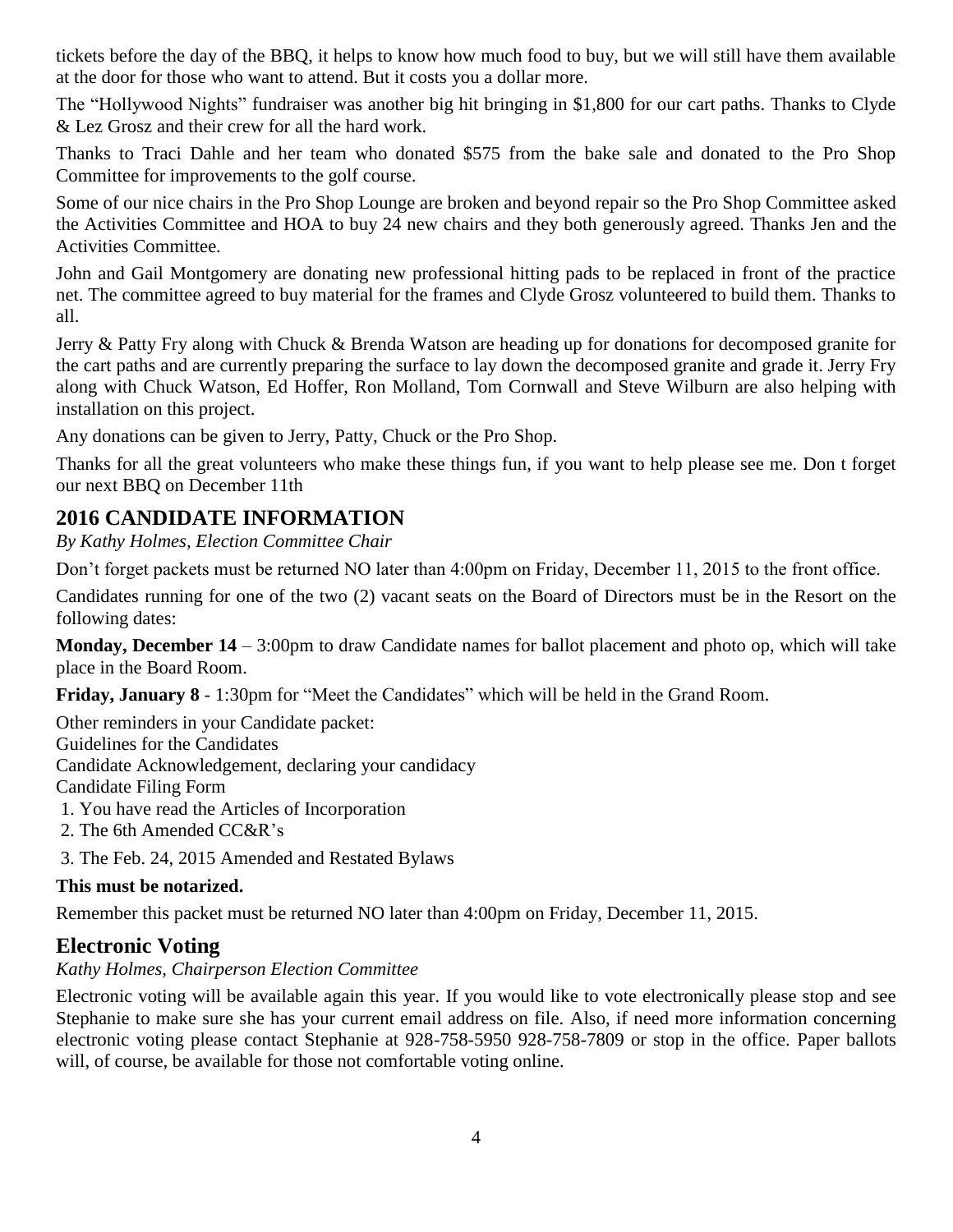## **DECEMBER ACTIVITIES**

*By Linda Sommerville* December 5th - (Pearl Harbor Breakfast - Racquet Club) Social Hour - Top Shelf - Taco Salad & Pudding December 6th - Jay Collis Memorial 1:00 P.M. December 7th - Mohave High School choir 7 p.m. December 12th - Strangers - Scalloped potatoes/ham with green beans and cookies December 19th-Mark Crowe - Pizza/Salad/Dessert December 25th- Christmas Potluck - 2 p.m. December 26th - No Food Pat Asbury will DJ bring your own CD's and snacks - hours 5 - 7:30 December 31st - New Year's Eve - \$10 - Class Act - 8:00 p.m. - 12:30 p.m. Menu - Break at 10 for sandwiches/snack/dessert - **tickets go on sale Thursday, Dec. 3rd at 1p.m.**

## **BOWLING LEAGUE NEWS**

#### *By Bobby Turner*

Hello Bowlers. I am pleased to tell you that all of our teams are full now. As usual we have a great league of friendly, happy Riverview RV bowlers.

The holiday season is upon us and I would like to wish you all a Merry & Blessed Christmas.

We have had some fantastic bowling since our last report. As of the printing of this newsletter here are the statistics for high bowling:

Men's High Scratch .........Women's High Scratch Randy Stephens 276 ............... Carol Stephens 193 Bill Robinson 266 ..................... Debbie Evans 193 Larry Meier 255 .........................Elsie Rodney 189

Dominic Messina, Carol Sanders, Warren Eck, & George Mayer of O'Leary's are the first place team at this time.

Have a Happy New Year!

*Bobbie Turner - League Secretary 801 518-3422 Mel Maritz - League Vice President 928 704-6649 Allen Stewart - League President 970 275-8954*

## **RACQUET CLUB NEWS**

#### *By Gayle Montgomery*

The Riverview Racquet Club members are getting back into the swing of things. Old members and many new members are meeting on both the tennis courts and pickleball courts as early as 7:00 a.m. Monday through Saturday for that 1st game of the day. The AM time slot is considered open play for all, so come on down. Then at 9 AM the residents must sign up for court time. Come down and join us.

Mark your calendar for the annual peal, refering to the ringing of a bell. If you are referring to the outer layer of fruit, Pearl Harbor Breakfast sponsored by the Racquet Club.

#### DATE: Saturday - December 5th TIME: 7 to 10 AM COST: \$6.00

The breakfast will be held in the Grand Room. Tickets are sold in the club house on Tuesdays and Thursdays, in the afternoon. The menu is much like last year; breakfast casserole, homemade sweet bread, fruit cup, coffee & juice. We received many compliments, last year, on the delicious food. Come down and try it. One of the fun feature of the breakfast are the door prizes. There are some pretty nice prizes available. We are also selling raffle tickets for a laundry tower. It would be very handy in a laundry room. Ticket cost for the raffle is \$3.00. This breakfast is our clubs only fund raiser. This event allows us to buy our balls and other necessary equipment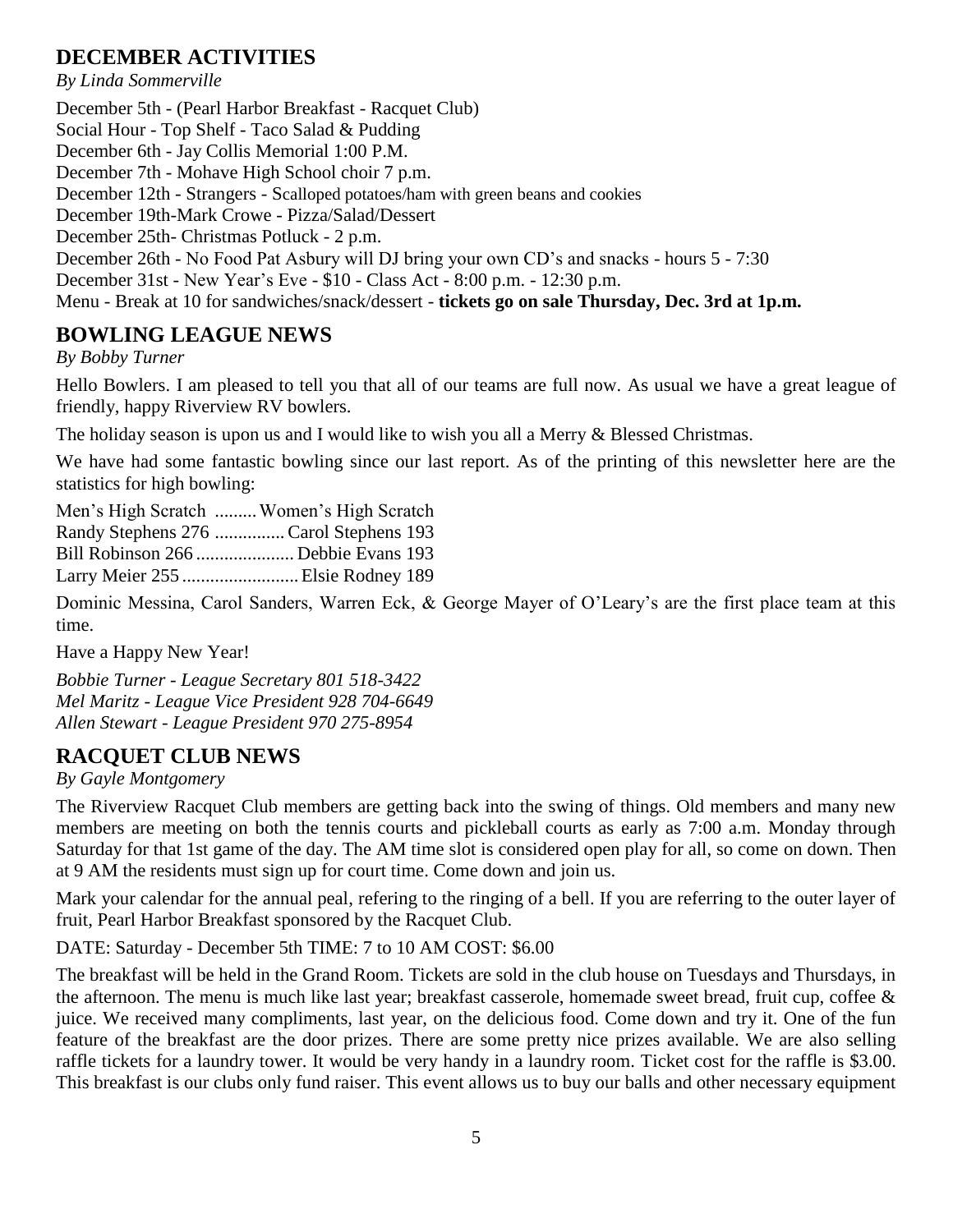for the courts. Hope to see you there. Don't forget - no need to cook breakfast on Saturday, December 5th. Join us in the grand room at the main club house.

Lessons are occurring in both tennis and pickle ball. The tennis lessons are held on Tuesday and Thursday mornings at 9:00AM. The pickle ball lessons are on Wednesday's at 1:00 PM. All levels are encouraged to participate. We are so fortunate to have excellent instructors, people who are experts in each of the sports and who can provide you with the basics or a refresher in how to serve or improve your backhand or if you want to try something new - learn the rules. Come down to the courts and join us – we have fun while learning or improving our skills.

Tennis Tournament results; The November Tennis Tournament had 12 participants: 1st Place Don Hall and Terry Bahl, 2nd place Dave Scott and John Montgomery. Congratulations.

A pickleball tournament will be held in the new year. Mark your calendar for January 21 & January 22 - sign-up form is available on the pickleball bulletin board.

The tournament organizers have encouraged club members to sign up for the tournaments early. It's not fun for them to go looking for people to fill out a tournament bracket. The sign-up sheets are always posted on the bulletin boards outside the courts.

Many studies on what attributes constitute a healthy lifestyle also point to the importance of a close social network. Many of us do not have family and friends living in the area, but luckily we live in an extremely friendly community. Over the years, most of us have developed close friends, and even simply acquaintances, whom we look forward to seeing when we return from our summer residences. Or, for those who live here year 'round, we meet friends and make new friends day after day at the pool, or on the golf course or AT THE COURTS. So my advice for the month is: get out there and enjoy the friendships you have developed, and make new friends in whatever activity you choose to participate in. We all chose this wonderful community for a reason unique to each of our needs or interests but the best part, in my opinion, is the awesome friends and neighbors we have in this little oasis.

#### **CHRISTMAS CART PARADE**

#### *By Traci Dahle*

The annual Christmas cart parade will be Sunday December 6th. Please mark your calendars and plan on enjoying the Parade please stay home and enjoy it from your front porch or a chair out on the road. There is usually 20-30 golf carts in the parade. We throw candy have music and have a lot of joyful people to start of your Holiday season. Anyone can join in on the parade. Plan on decorating your golf carts, ATV's, bikes if you can ride that far, it is just a free for all on how you want to decorate so plan on being there. We will have some prizes for some of the different carts this year. I won't tell you the categories just have fun decorating.

So please stay home and watch and listen for us to enter into your neighborhood. We start at 3:00 P.M. at the pro shop and work our way north starting on Saipan. As we finish we end on Jacarta going back to the pro shop it takes about 1-2 hours. We have a dinner/pot luck after the parade for those of you in the parade. We will provide a main meat dish so bring your dish to share before we start and you can put it in the fridge or plug it in to keep it warm, we will also have plates, napkins and plasticware, bring your own drinks.

There is a sign-up sheet in the club house, please sign up so we know approximately how many people will be there. If you forget to sign up don't think you can't join in on the fun. Just show up. If you have any questions contact me. Someone mentioned is the parade too full, can they still come, it is never to full the more the merrier, if you forget to sign up still come, call if you get a chance but still come. See you then

Traci Dahle 801-971-3035 smoki1@smartfella.com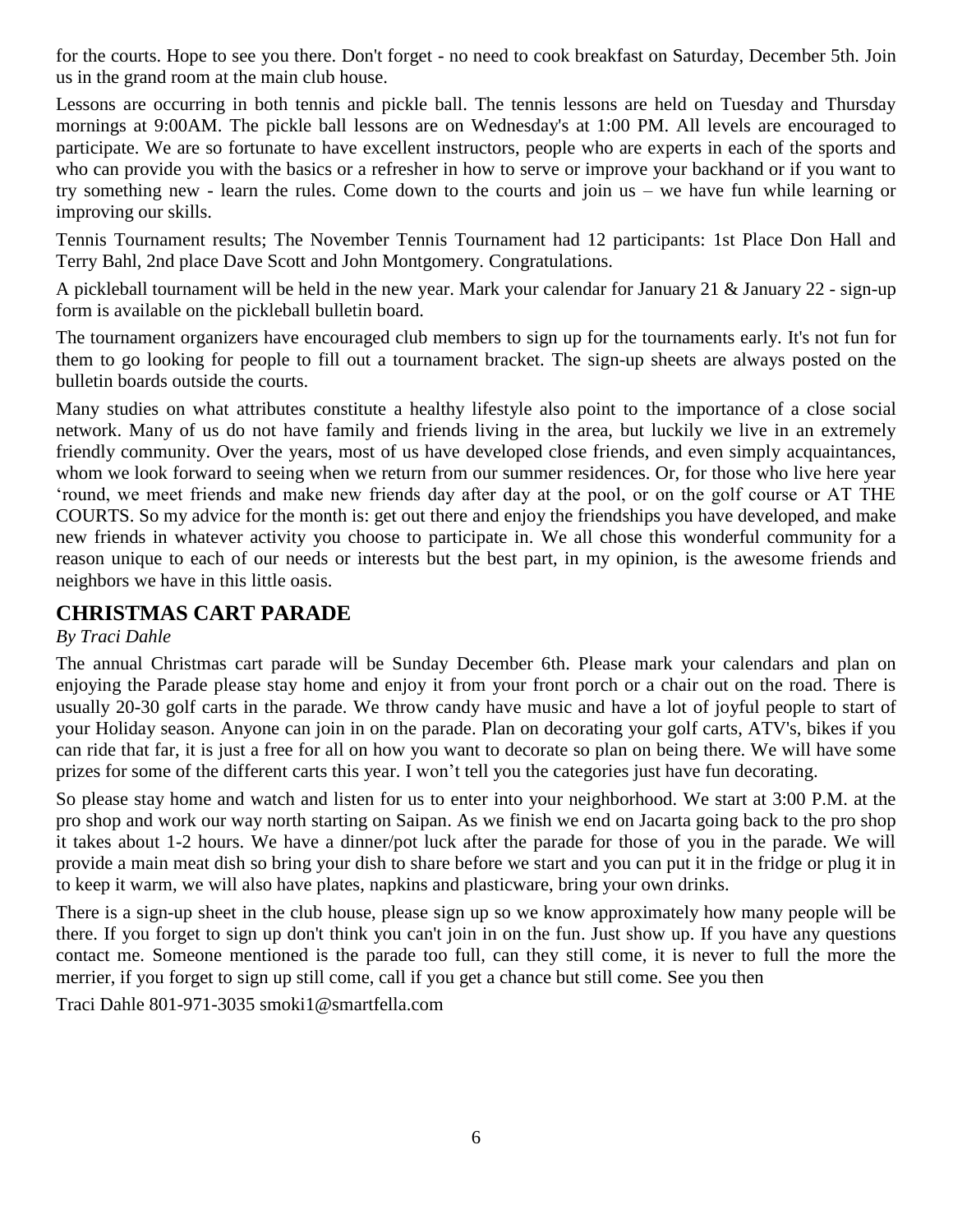## **A LITTLE PIECE OF HEAVEN**

The River Cities Community Theater production of "A Little Piece of Heaven" is playing on Thursday, December 3; Friday, December 4; and Saturday, December 5 at 7:00pm. There will be a matinee at 2:00pm on Saturday, December 5.

"A Little Piece of Heaven" is a Two-Act play about a couple who owns a very special second-hand store where customers can find items they've lost many years before. Those items can have the power to enhance and change the lives of those who've been searching for them.

One of our residents, Frank Pond, has a part and another resident, Doreen Hansen, is the co-director of this play.

The theater is located at Colorado Place, Suite #214 (upstairs – there is an elevator available), 2580 Highway 95 – right across the street from Smart & Final.

Tickets are \$10 each. To order tickets, please call Nicole at 702-509-3091 or Susann at 928-758-4321.

Watch for information on the next production! "Harvey" will be playing the last weekend of January and first weekend of February.

Support your local theater!

## **JANUARY SHOWTIME**

Barbara Fairchild's vibrant personality, her love for humor and storytelling along with her extraordinary talent for singing country and gospel music make her one of the finest entertainers you will see. She has a sincere warmth that flows out of her to everyone she meets.

Barbara performs with her very talented husband, Roy Morris. They have a natural flare for comedy that is delightful to experience. They will be coming to our park January 18th at 2 p.m. in the Grand Room.

Tickets will be coming on sale, December 18th in the mail room, from 1 to 3 p.m.

Thank you and see you the end of December.

*Stan & Sandy Heldt*

## **LIONS CLUB DONATES GLASSES**

#### *By Doreen Hansen*

Are you in the market for a new pair of glasses? Don't know what to do with your old pair? Or the many pairs you find lying around the house…

The local Lions Club donates used glasses to needy children and adults who cannot afford new specs. We have placed a box on the table located next to the office. If you have any glasses you would like to donate to the Lions Club, please put them in this box. A volunteer from the Lions Club will pick them up periodically.

Thank you for your generosity! It's a great program and your participation is much appreciated!

## **WELCOME TO RIVERVIEW**

#### *By Joanne & Tony Winder*

There will be a party to welcome all the new people in the resort, it will be held on Wednesday December 9th, 2015 at 2:00 pm in the Pro Shop Lounge, Any new owners or renters are welcome to attend. Food, pop and water will be provided by the "Welcome to Riverview Club", as well as some door prizes, Please BYOB

## **A SUCCESSFUL BAKE SALE**

#### *By Traci Dahle*

I want to personally thank all you wonderful bakers and candy makers out there that donated to the Bake sale this year. I personally don't know how much time and work it takes to put together all your desserts, breads and pies. Because I can't make things as good as everyone else. So in no certain order I want to thank who helped me at the booth.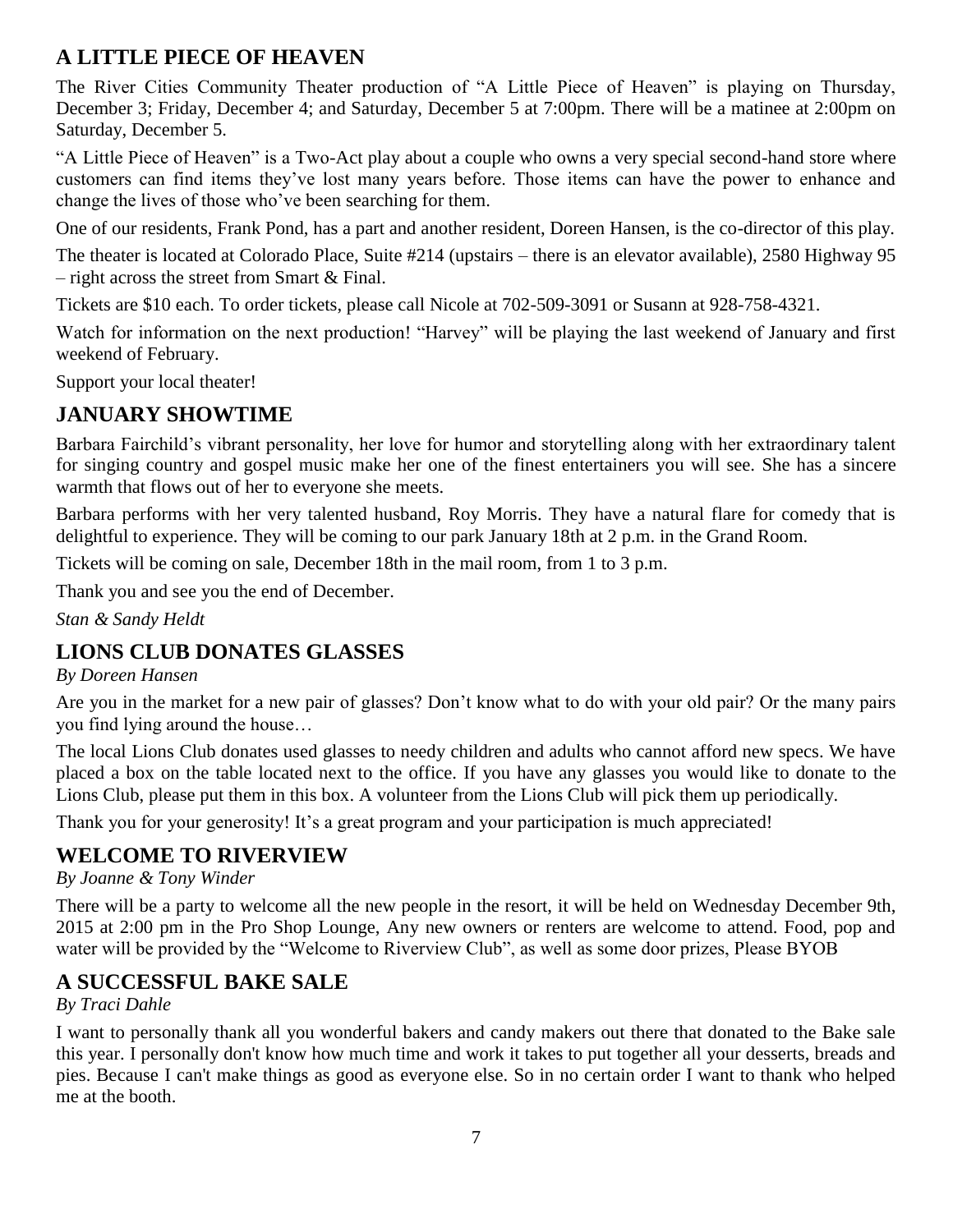Joanne Winder, Lezlie Groz, Irene Albers, Brenda Watson, Louise Laughlin and Angela Howe. Thanks to the chefs in the park, Mary Smith, Nancy Willson, Diane Osborn, Helen "Tine" Wicklund, Vivian Sharp, Dona Daley, Margret Tsai, Glenda Holbrook, Linda Sullins, Ruby Wheeler, Marge Bartlett, Sharon Cornwall, Sally Barrows, and donations from Marion Grigoni and Patti Fry. I am so sorry if I missed any names we tried to write them down as stuff was brought in and there was some baked goods dropped off that we didn't see where they came from.

We made \$555.00 in baked goods and sold \$75.00 in cook books.

Thanks again. We really appreciate it, Traci Dahle #413

## **ANGEL TREE**

*By Dorothy Kirpach*

It is time again to ask residents for help for the needy children of Bullhead City. For those who are new to this resort, we put up a Christmas tree at the clubhouse near the office with the children's names and their wish for a gift. These tags are provided to us by the Salvation Army and the parents and their children are thoroughly screened to assure they qualify that they need help this Christmas. They have a wish but would be happy with any age appropriate gift that you choose. If you choose to participate in this program you can either bring the unwrapped gift to the office and Stephanie will be there and we will deliver them directly to the Salvation Army or you may deliver them directly to the Salvation Army yourself if you chose to do so. The Salvation Army requests the gifts be unwrapped so they can inspect them before they wrap them. This is their policy. We have had very successful response from the residents and the Salvation Army appreciates the much needed help. If you have a large item or am not able to bring it to the office, we would be happy to pick it up at your residence. If you choose to make a cash donation you may drop it off with Stephanie at the office. All donations must be delivered by the end of the day on December 14, 2015. The need is great so anyway you can help will be greatly appreciated. Please contact me if you have any questions or need help.

Dorothy Kirpach Lot 524

## **DECORATING FOR CHRISTMAS**

*By Traci Dahle*

I want to thank everyone who helped decorate outside for Christmas this year. We also made some great bows with Christmas balls on them to use earlier this month so we could just hang them in the cold wind.

Thanks to Chuck and Brenda Watson, Dwight Howe, Debbie Miller, Tony and Joanne Winder, Irene Albers, Chuck VanFossan, Jim Dombroske, Dean Willson, Derv Fortenberry, Dave Ryan, Les Ozero, Terry Barkell, Jack and Betty Sedgwick, Lenore Osko, Larry and June Larson, Nick and Glenda Holbrook, Mike and Cindi Merryman. We really appreciate all your help. It went so fast and looks so nice.

For those of you that want to help un-decorate we will be taking down the outside decoration Sunday January  $3<sup>nd</sup>$ at 1 PM.

Thanks again Ken and Traci Dahle #413

## **HOLLYWOOD NIGHT GLOW BALL GOLF RESULTS**

*By Les Grosz*

In the glow of a half moon and a cool breeze, we had 83 "Star Studded" golfers who braved the course in our 3rd Annual Night Glow Ball Tournament.

Everyone enjoyed all the games of chance: Putting, Chipping and a floating Oscar Hole-In-One.

A feast of pulled pork was served to the crowd and golf followed at sunset.

Here are the results:

Chipping Contest-1st Place John Montgomery, 2nd Place Rich Keana, 3rd Place Ken Dahle Putting Contest-1st Place Joe Sangle, 2nd Place Larry Gaisbauer, 3rd Place Tony Winder Hole-in-One Contest-Pat Matlock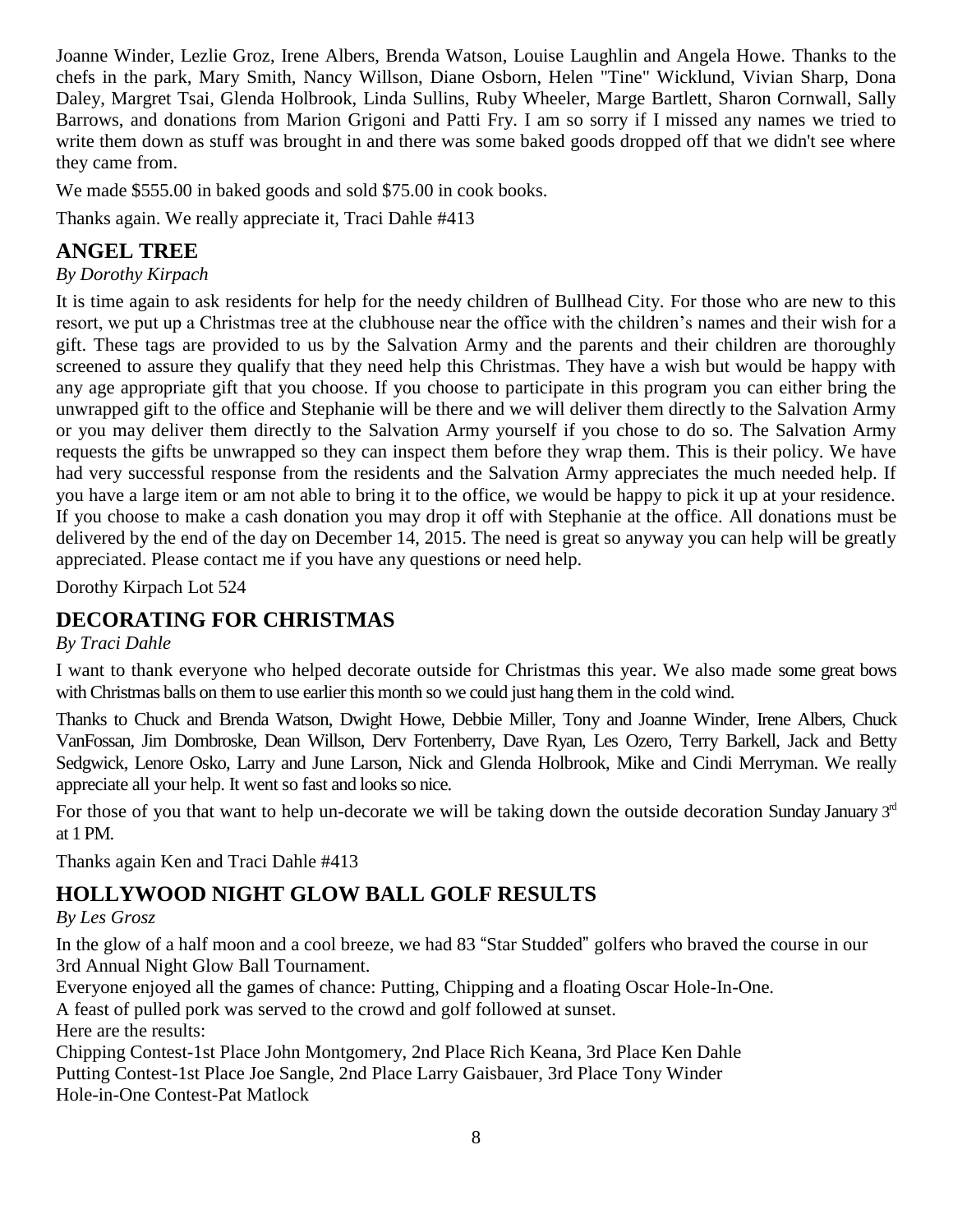Best Glow Cart-Rich Keana (3rd year in a row) Way to go! Flagstick Trivia Winners-Dale Chabot, Pat Matlock, Steve James & Barb James 1st Place Team-Garth Luer, Gary & Janice Hall 2nd Place Team-Derv & Donna Fortenberry, Bob & Sally Soby 3rd Place Team-Milt Miller, Bill & Vivian Sharp 4th Place Team-Mack & Sue Pierson, Ron & Doreen Hansen 5th Place Team-Dale Chabot, Pat Matlock, Steve & Barb James 6th Place Team-Jim & Myla Dombroske, Dean &Nancy Willson 7th Place Team-Mary Smith, Leo McMann, Bill Robinson, Dave Acteson 8th place Team-Debbie Evans, Mel Maritz, Norma Hansen, Larry Gaisbauer A Big Thank You goes out to all the Special Volunteers who helped from setting up, preparing and serving the meal, the games, setting up the course, and cleaning up. Without all of your help, all the planning in the world goes to hell in a hurry! You do an awesome job and I appreciate you all. Thank you for raising \$1800 for our cart path fund. If you haven't been to the Pro Shop/Golf Course lately, you should check out all the new concrete paths that were poured this summer. Your donations have not only beautified our course but have made the cart paths safer. Making Riverview a great place to call home.

*PENDING BOD APPROVAL*

Riverview Resort Owners Association

Regular Board Meeting Minutes

Tuesday, November 11, 2015

Leo McMann called the meeting to order at 09:00 AM.

Present at the meeting: Ed McKeon, Gene Clipperton, Leo McMann, Traci Dahle, Gerry Hartman, Karen Schlichte and Terry Oberst.

Boyd Kraemer, Administrator.

54 Association members.

Introduction of new Administrator. Boyd Kraemer was introduced as our new Riverview Administrator. Boyd stated he is pleased to be here and looking forward to all the duties of the position.

Board Update/Comments:

Leo McMann noted there will be no ACC meeting or approvals of request on December 1 & 29, 2015 and January 5, 2016. The Friday prior to these dates the Riverview Office will be closed.

Ed McKeon said we received notice of cancellation from out Insurance. The Insurance company noted we are sponsoring Bus Trips, Happy Hours and Desert runs. Apparently they read our Web Site and determined we had insurance issues. Ed warned everyone we need to be very careful on the 'verbiage' we us in posting articles on the Web Site. We do not sponsor Bus Trips, Happy Hour should be referred to as Social Hour. Leo McMann noted we should be careful in the use of the word "Security"- we are a gated community and do not provide security like the City police force provides.

Comments to the Board:

Donna Cohoon expressed her concerns with the construction debris on Lot 397.

Jim Runkle, Lot 574, stated non-residents are still having a problem getting admittance to the Resort for Sunday Services. The Board will look into the problem..

Steve James, Lot 359, discussed the parking problem in the park. He received a parking violation. He noted many people violate our parking rule. He suggested owners be contacted first before getting a violation notice. The Board will look into the problem.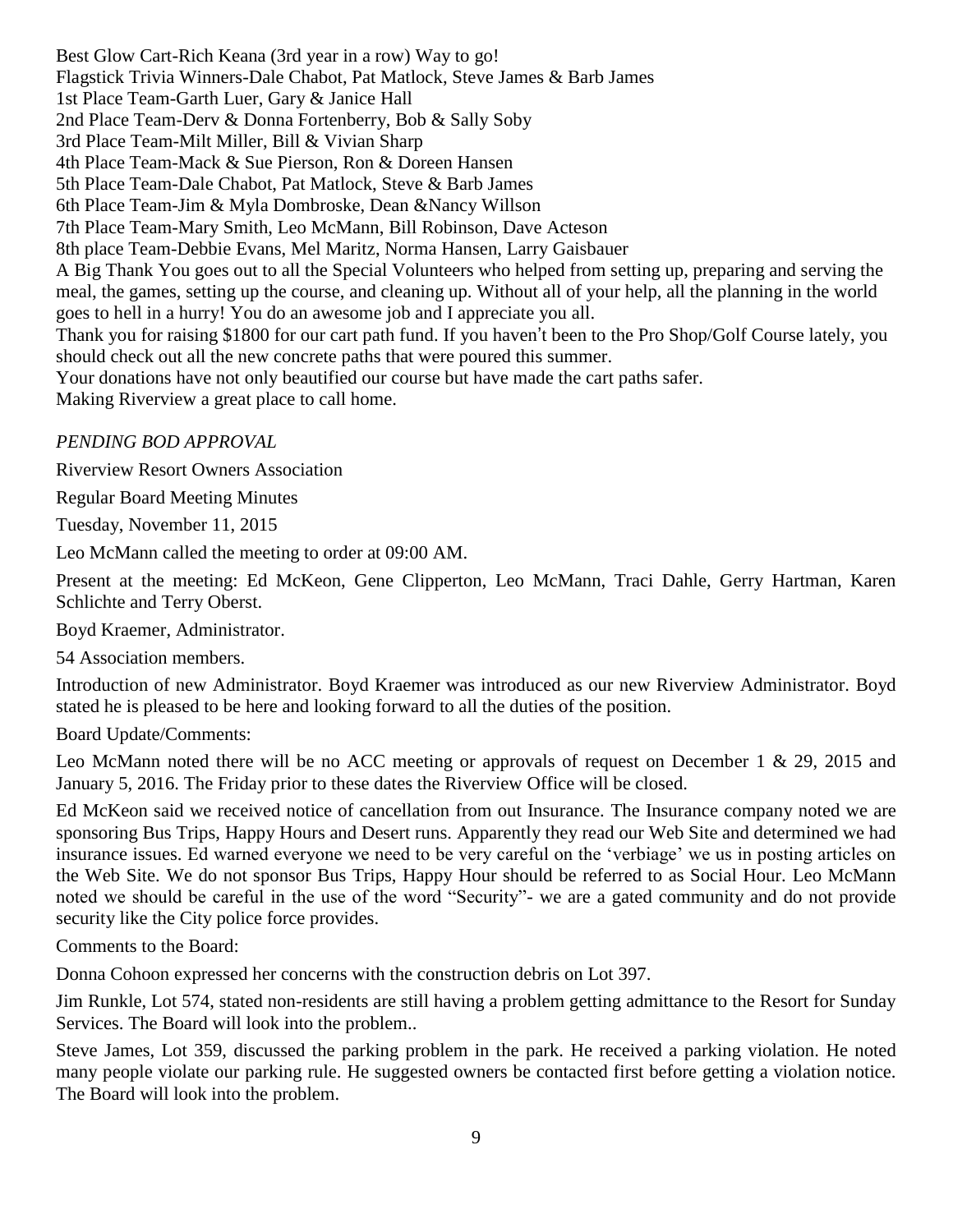Jill Kohler, Lot 4, wanted to know where people can park. Gerry Hartman stated you can get a guest pass.

Correspondence:

Letter from Phyllis Wilburn concerning the \$1.00 per page fee for faxing was excessive. The Board will look into the problem.

Reports:

Administrator Boyd Kraemer reported:

Sorry about modem problems. The staff is working on the issues.

Treasurer Report reported by Karen Schlichte.

October month end report for HOA is as follows. Our over budget income remains the same as last month as does our under budget for personnel expenses. The utilities remains under budget because it looks like we are running one month behind on getting the bills in time to be included in the month end on water, sewer, electricity and natural gas. This will cause a delay in our year end closing of the books. The good news is that there is money available to take care of the twelve month payments, and we will be under budget on our utilities.

Grounds care is over budget because of our contracting out the trimming of the trees, we made this overage up with maintenance being under budget by one man. The rest of the accounts look okay.

Our Reserve balance is \$674,589. Adding our monthly assessment and investment interest of \$11,459 and the monthly payments of \$2,616 for the golf course equipment and \$1,844 for the Bobcat payment was the activity on this account.

The golf course was closed part of October but the income over budget remains the same as last reported. Utilities were over budget for water because of the over seeding process. The grounds care remains the same as last month, the rest of the accounts look good. I am hoping now that the golf course is open we will pick up our income.

RV storage: Other than payments being made there was one bill to Hazelwood for repairing the chain on the gate for \$191.87. Balance in the checking account is \$21,507.

Budget 2016

The staff and our Administrator have been working on the budget for next year and the Finance Committee and the the two Board Liaisons, Ed McKean and myself have been reviewing it. At the Board meeting today it is on the agenda for approval. Part of the process was to review our Reserve study. This was done by Ed McKean during the summer months with the help of the office staff who provided the list of assets. Before our Reserve study was done by outside companies but it was brought to the attention that it was outdated. Wow, that was an understatement. Updating our equipment that has been purchased the last couple of years, including the golf course equipment, the Bobcat, the new roof, pickle ball court, new exercise equipment, Smart car, road repairs, water lines and water service lines and our sewer all were included in this update. The program Ed used totals up the assets and to be funded properly we need to be 85% of the total amount of our assets. That being said our Reserve balance should be at \$1,080,785.75. By years end it was estimated our balance would be \$634,000 which would make us at 58.66% vested. This is not a pretty picture.

The association received a letter from Suddenlink, our cable TV provider that they were raising our rates \$1,398 per month for a FCC surcharge by the local broadcasting TV stations plus a 5% increase of our monthly fee plus the tax. This will increase our payment by about \$15,000 per year. Then at the last Board meeting it was voted to run the pond fountains from 9:00 in the morning to 9:00 at night at the golf course. All utilities usually increase by about 5% a year and staff wages increase about 3% a year. There will be some salary adjustments made to bring some of the staff up to local wages. All these things are taken into consideration when putting our 2016 budget together. I hope this helps you understand our process. The budget worksheet has been posted to our Riverview website for your review.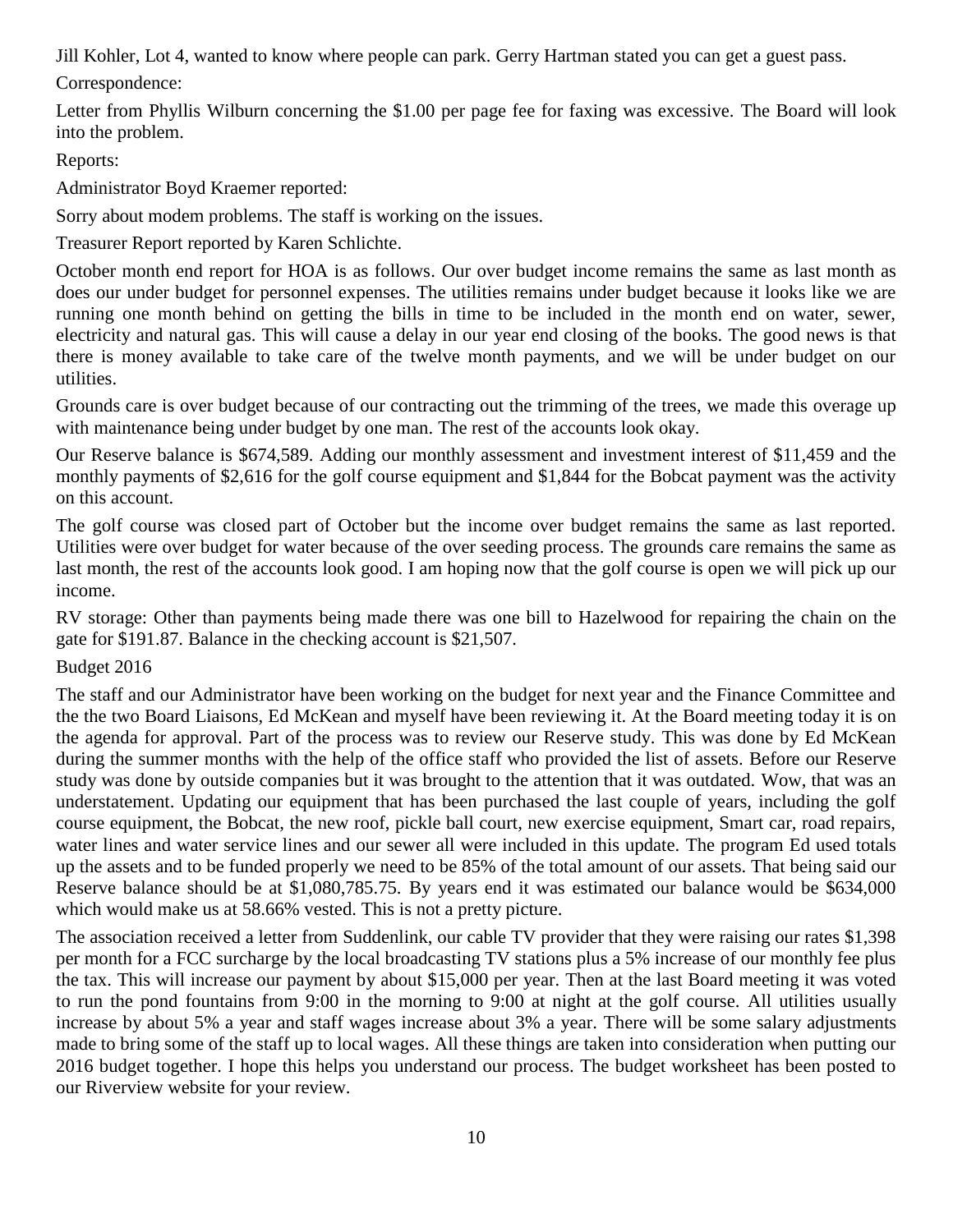#### Committee Reports

Ken Dahle, Lot 424, Proshop Committee:

Our October BBQ was another great success with 200 people attending and bringing in \$727.00 profit for cart paths. We 3-50/50 winners worth approx \$40.00 each. The ever popular "Putt Off" with 5 winners. Thanks to all the volunteers who make this fun and successful.The "Hollywood Nights" night golf was another fun and successful fund raiser bringing in \$1,800.00 for our cart paths. A BIG thanks to Clyde & Lez Grosz and crew for all their hard work.The Pro Shop Committee ask the HOA and Activities Committee to purchase some new chairs for the Pro Shop Lounge for replacement of broken chairs and both agreed and are on order. Jerry Fry and Chuck Watson and their volunteers (Brian Graham our greens keeper) is also involved and starting on redoing the golf cart paths with Decomposed Granite, and are filling in low areas and pot holes with road base so they can begin putting down the granite, thanks Jerry and crew for your hard work. We are still taking donations for this project.John and Gail Montgomery has offered to donate new, professional hitting pads for our practice net. The Pro Shop Committee voted to buy material for the frames and Clyde Grosz and other committee members will build the frames and do the preparation. The Bake Sale made \$575.00 for the Proshop last Saturday Thanks to all those great bakers out there. Our next BBQ is scheduled for November 20th.

#### *Carol Johnson, Lot 94,*

Finance Committee. It has been a pleasant experience working on the budget this year with the Board and Staff.

Safety Committee - looking into a program where residents can acquire name badges – safe driving class is being offered on December 2 from 9:00 – 1:15 at the Senior Center. Another call will be offered in February.

We had our first meeting for the fall on 2 November 2015 with three members, our Liaison Traci Dahle along with Head of Maintenance, John Core and a visitor Lyman Henderson (189).

Dean Willson, Lot 247, Landscape and maintenance Committee

We thank our BOD, Park Administration and Park Maintenance for completing a number of improvements this summer including our second pet exercise area just west of the pickle ball court, placing the small boulders on the sides of the maintenance roadway leading into the barranca off Kobe Drive, moving the two large concrete roadway guard blocks into the ground at the base in front of each culvert under Kobe Drive and washing these culverts clean of sand.

Common Area Landscape Improvement before year end. We are requesting BOD approval to use about \$12, 100 of the remaining \$15,000 approved 2015 Landscape budget for the following improvements: 1. Add six to eight colorful boulders on top of the current river rock on either side of the Kobe gate entrance to highlight this entrance. 2. Place concrete on the car parking area in front of the Dog Park at the Casablanca gate. 3. Place concrete on the car parking area in front of the Tennis Court planters just off Kobe drive.

Care of New Trees on the Golf Course, Racket Ball Courts and Casablanca Gate Dog Park. We have removed the supporting sticks and wire-connected support to fence posts from these trees because these are no longer needed. We request that the dead tree near golf course hole three be replaced. We thank Sally Barrow for the seedling Acadia tree that now replaces the dead tree near the Casablanca Gate Dog Park. Otherwise, the tress that died over the summer should be removed. We also request that the dead trees near the Pickle Ball Court along the barranca be replaced with Yellow Bell shrubs.

Semiannual Flower Planting. We will soon replace the dying warm weather flowering plants with winter hardy flowering plants in planters at the golf course, racket ball parking area and swimming pool area.

Call for more members. If you are either a renter or owner, and are looking for a committee that has fun making our resort common ground more beautiful and healthy, please send a letter to the BOD requesting to join. You can be either a renter or owner to join our committee. We meet on the first Monday of each month, October through April, at 2 pm in the Pro Shop Lounge.

Traci Dahle reported for Linda the Activities Committee voted to stain the Sun Room floor and pay for half the chairs at the Pro Shop.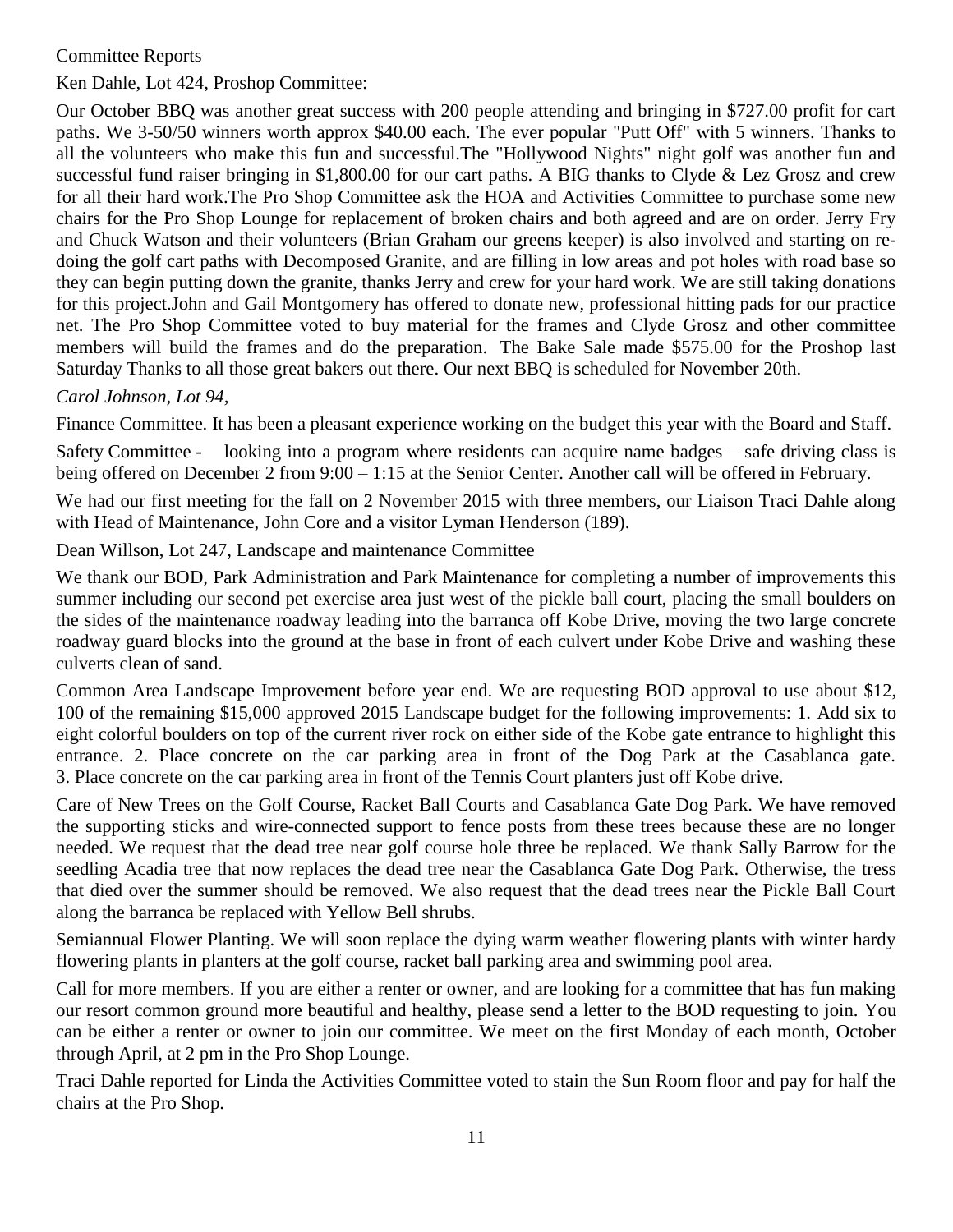Approval of the Agenda:

Gene Clipperton moved and Terry Oberst seconded the approval of the agenda.

Approval of the Consent Agenda:

The consent agenda included the Approval of the following:

Minutes of October 20, 2015 Regular Board Meeting

15.11.05 Adding Lyman Henderson to the Landscape Committee

Gene Clipperton moved and Terry Oberst seconded the approval of the consent agenda. Motion passed unanimously.

Unfinished Business:

Leo McMann moved and Gene Clipperton move to remove Agenda Item No 15.10.04 Common Area behind Lot 223. Bill Bremerman explained the landscaping was installed to prevent erosion. Leo McMann stated the ACC gave him permission to maintain Common Area but they did not have the authority to grant an owner the right to maintain the Common Area. Bill Bremerman signed a current Common Area License. Leo McMann moved to approve no further action is required since the Owner signed a Common Area License. Gene Clipperton seconded. Motion passed unanimously.

New Business:

Agenda Item #15.11.01 Karen Schlichte moved and Terry Oberst seconded a motion to approve the 2016 Budget. To meet the planned budget expenditures the Home Owners Association Assessment will increase by \$5.00 per month. New HOA assessment will be \$180 a month. Motion passed with Traci Dahle opposing.

Agenda Item #15.11.02 Leo McMann moved and Gene Clipperton seconded to approve change to Property Improvement rule 1.4. The following two sentences will be added to the rule:

Project requests not specifically covered by current Property Improvement Rules may be denied via a vote of not less than five (5) members of the Architectural Control Committee. Property owners may attend an Architectural Control Committee meeting to discuss alternative solutions to any disapproved permit requests made by the Architectural Control Committee.

Motion passed unanimously.

Agenda Item #15.11.03 Traci Dahle moved and Karen Schlichte seconded to put decorator rocks on the outside to the wall on Ramar. Traci Dahle amended the motion and Karen Schlichte seconded to add the cost not to exceed \$2,000 subject to City approval. Amended motion passed with Gerry Hartman opposing. Main motion passed with Gerry Hartman opposing.

Agenda Item #15.11.04 Traci Dahle moved and Gene Clipperton seconded a motion for planting a Pineapple Palm on a Common Area behind Lot 189. Motion failed with Gene Clipperton, Terry Oberst and Traci Dahle in favor.

Agenda Item #15.11.06 Traci Dahle moved and Gene Clipperton seconded for cement paving of the parking area for the tennis courts for a cost not to exceed \$6,000. Bill Bremerman stated this park was designed with rock areas that will absorb 2 inches of rain prior to any major run off. If we start putting down concrete or asphalt we will need to consider holding areas for the water. Motion failed with Traci Dahle in favor.

Agenda Item #15.11.07 Traci Dahle moved and Karen Schlichte seconded for cement paving of the parking area for the pet exercise area for a cost not to exceed \$4,500. Motion passed with Gerry Hartman opposing.

Agenda Item #15.11.01 Leo McMann moved and Gene Clipperton seconded to approve the removal of Palm Tree on Lot 1. Motion failed unanimously.

Director's Comments:

Traci Dahle and Gene Clipperton welcomed Boyd Kraemer to our Association.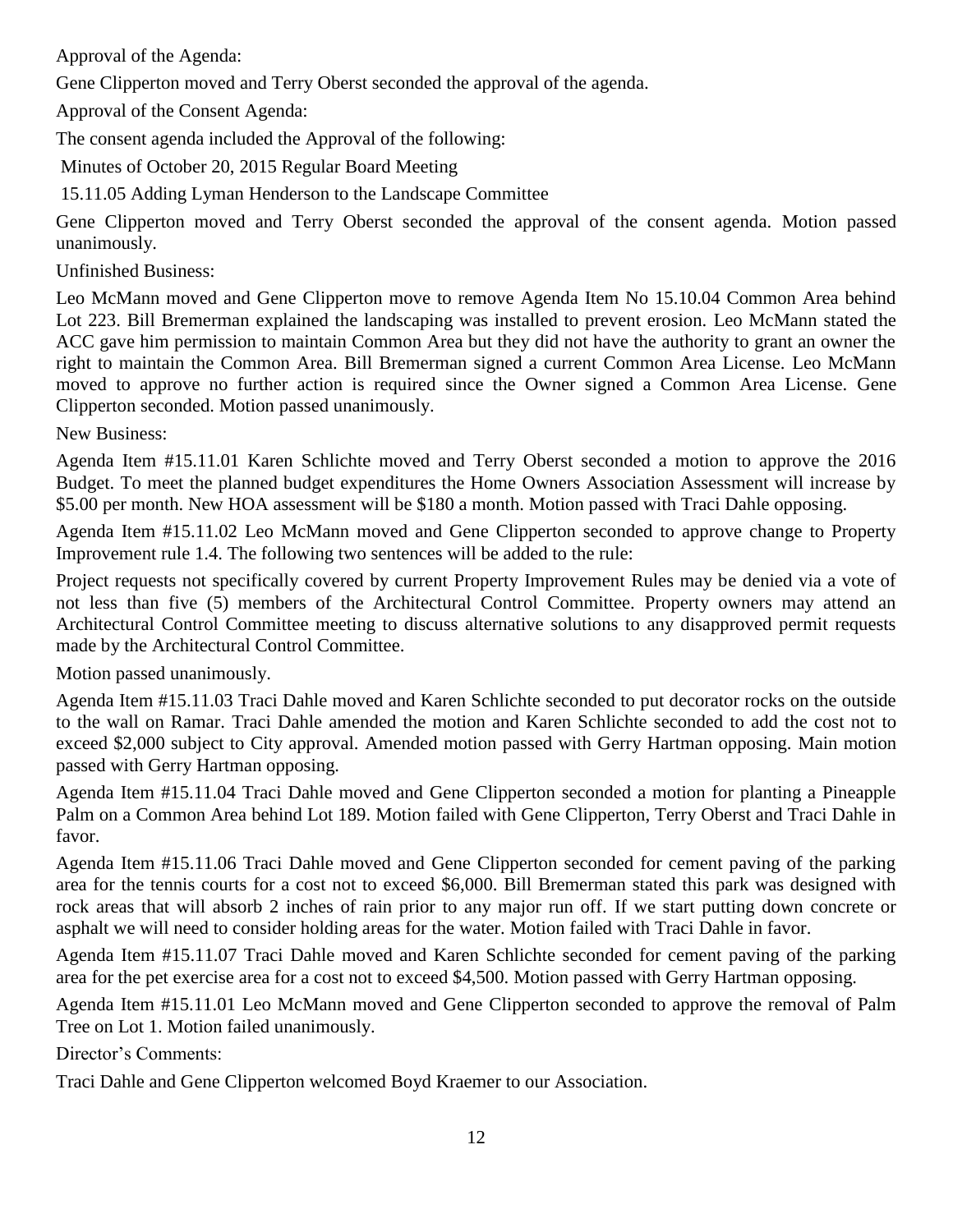#### Karen Schlichte

I am sorry that I keep bringing up the garbage problems we have. We do have one recycle area. There are two bins that take recycle. I continue to see cardboard boxes and recyclable trash in our bin for large items and yard trimmings. The cardboard boxes are not broken down and they take up a lot of space. Please recycle the boxes and break them down. It was also reported that two truckloads of construction material was dumped in our bins. Please tell your contractor to dispose elsewhere. When you repair your hot water heater or replace your refrigerators have the company who brings it to you take it with them and dispose of it. Now that our resort is filling up with our winter residents our garbage will become a problem. If you get to a garbage bin and it's full please check another one and not overload the bins. If you are on your way out of the resort there is a garbage site at the end of Saipan Circle going right as you leave the resort. Please do your part and dispose of your garbage properly.

It was also brought to my attention that some of our residents did not know that they can get their router for their Internet in the office and pay a fee of \$15 a month for their Internet service! What a deal! Owners please inform your renters of this service as they are also entitled to this offer.

As the resort fills with returning residents so does our parking lots. Please park your golf cart in the areas provided for them. At the front of the clubhouse there are marked areas and if they are filled you may park at the road. The mail room parking is marked at the side of the building and please don't take up two spaces as they are limited.

Thank you for doing your part.

Executive Session:

Adjourned to executive session at 10:35.

Adjournment:

Gene Clipperton moved and Terry Oberst seconded, to adjourn the meeting at 11:26 AM. The meeting was adjourned.

Minutes attested to and respectfully submitted by:

Leo McMann, Association Secretary.

Corporate Seal

PENDING BOD APPROVAL